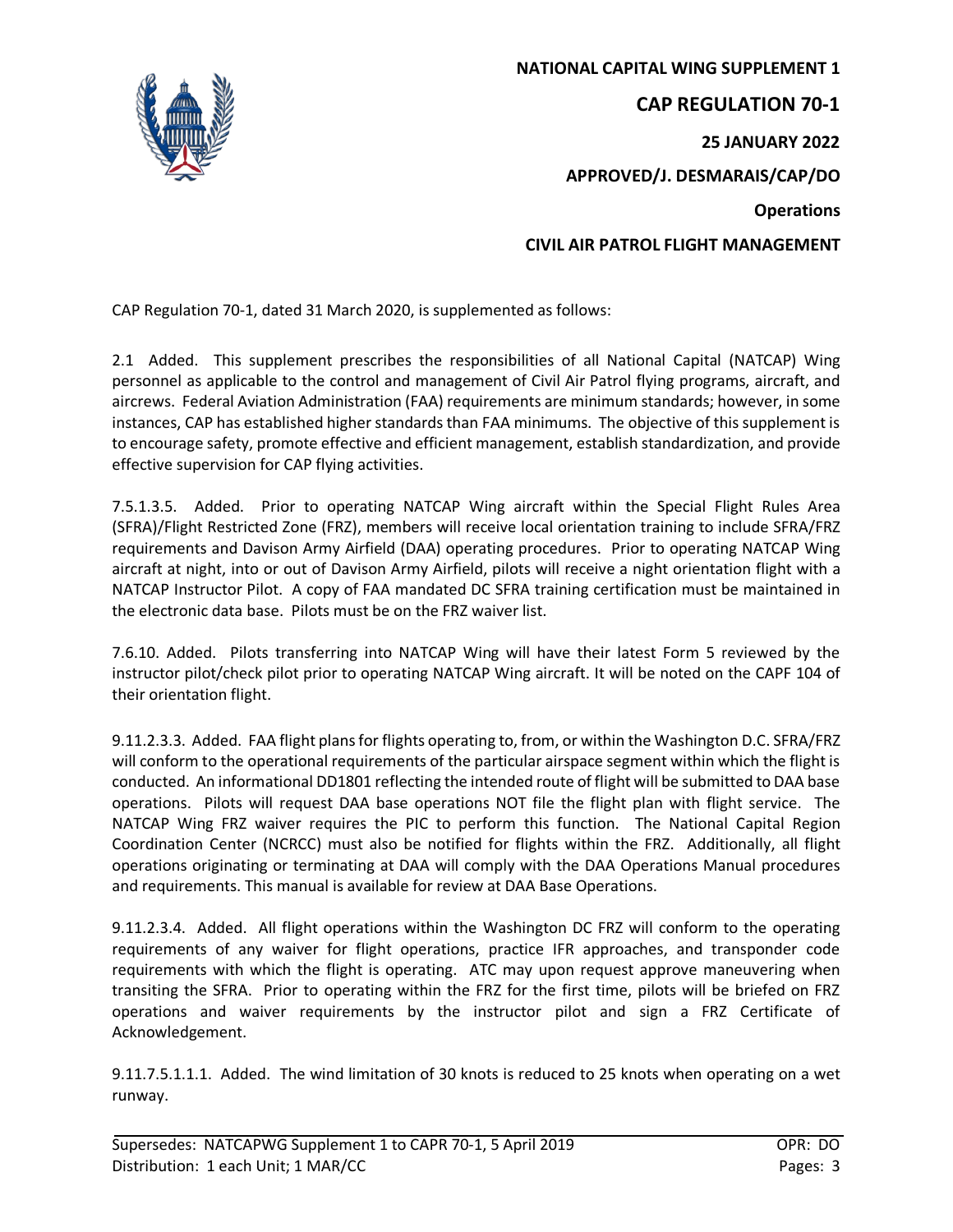9.11.7.5.1.1.2. Added. The wind limitation of 30 knots is reduced to 15 knots when operating on ice, slush or snow contaminated surfaces.

9.11.8.5.1. Added. NATCAP is restricting SFLs further for NATCAP Operations. SFLs outside gliding distance to a runway may be continued to no lower than 1000 feet AGL.

9.11.9.2.1 Added. Unless briefed otherwise, aircrews will monitor 121.5 at all times within the SFRA/FRZ and will maintain a listening watch on the CAP radio (Air 2) to the maximum extent possible.

> DAVID E. STERLING Colonel, CAP Commander